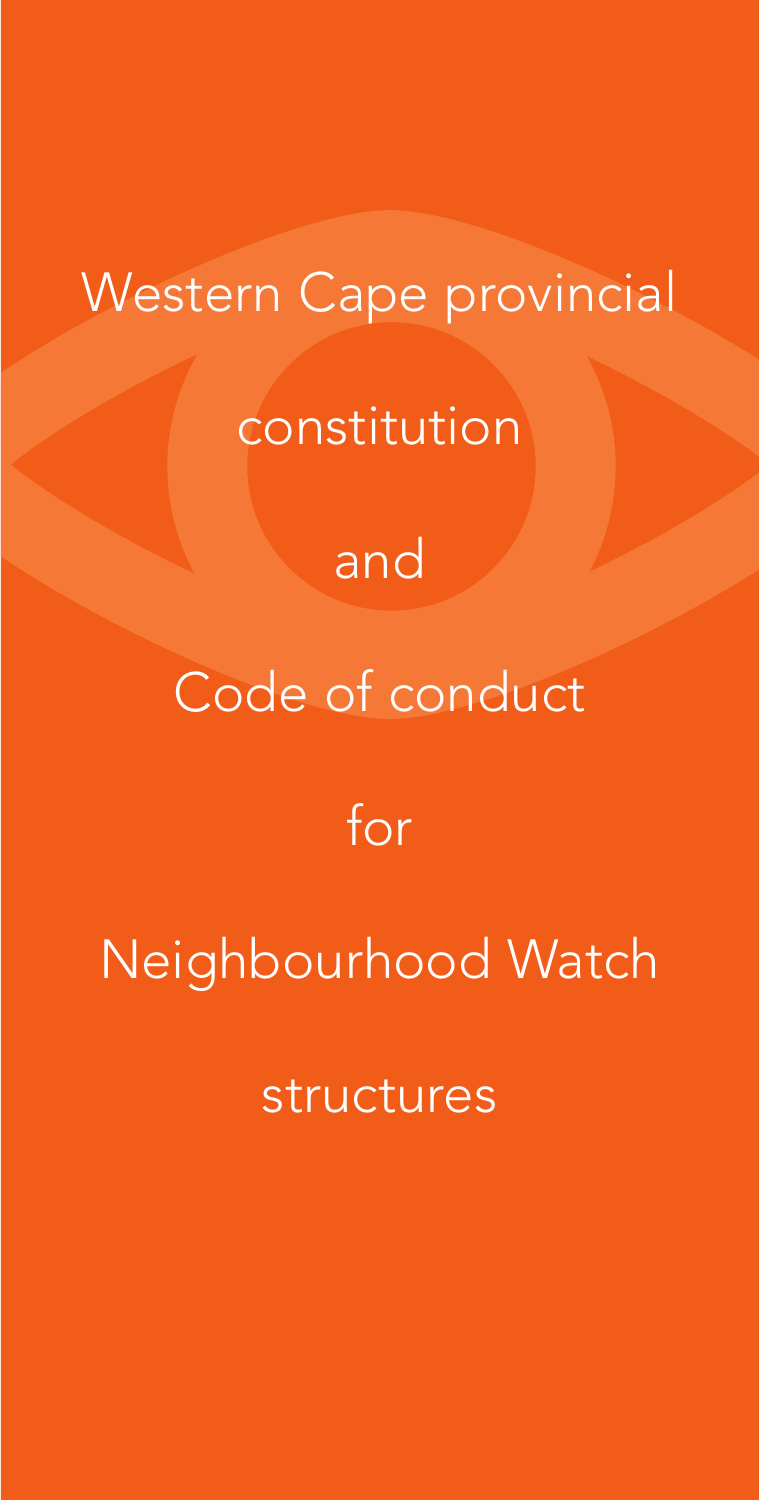# **CONTENTS**

### Provincial Constitution

- 1. Definitions
	- Neighbourhood Watch Structure
	- Neighbourhood Watch Association
	- Neighbourhood Watch
	- Recognition
	- Affiliation
	- **Official** Non-Political
	- Non-Sexist
	- Dangerous Weapons
- 2. Aims
- 3. Objectives
- 4. Membership
- 5. Indemnity
- 
- 7. Accountability
- 8. Affiliation
- 9. Composition
- 10. Functions
- 11. Logos and Letter heads
- 
- 13. Resolution of Disputes
- 14. Use and Control of Funds and Assets
- 15. Dissolution of a Neighbourhood Watch Structure
- 16. Dysfunctional Neighbourhood Watch Structure
- 17. Amending the Constitution and Code of Conduct

# Code of Conduct

- 1. Members
- 2. Structure
- 3. Disciplinary Measures

## Criteria for registration

## Guidelines for working together

#### Common practices and procedures

- 
- 2. Public participation
- 3. Minimum force
- 
- 5. The role of SAPS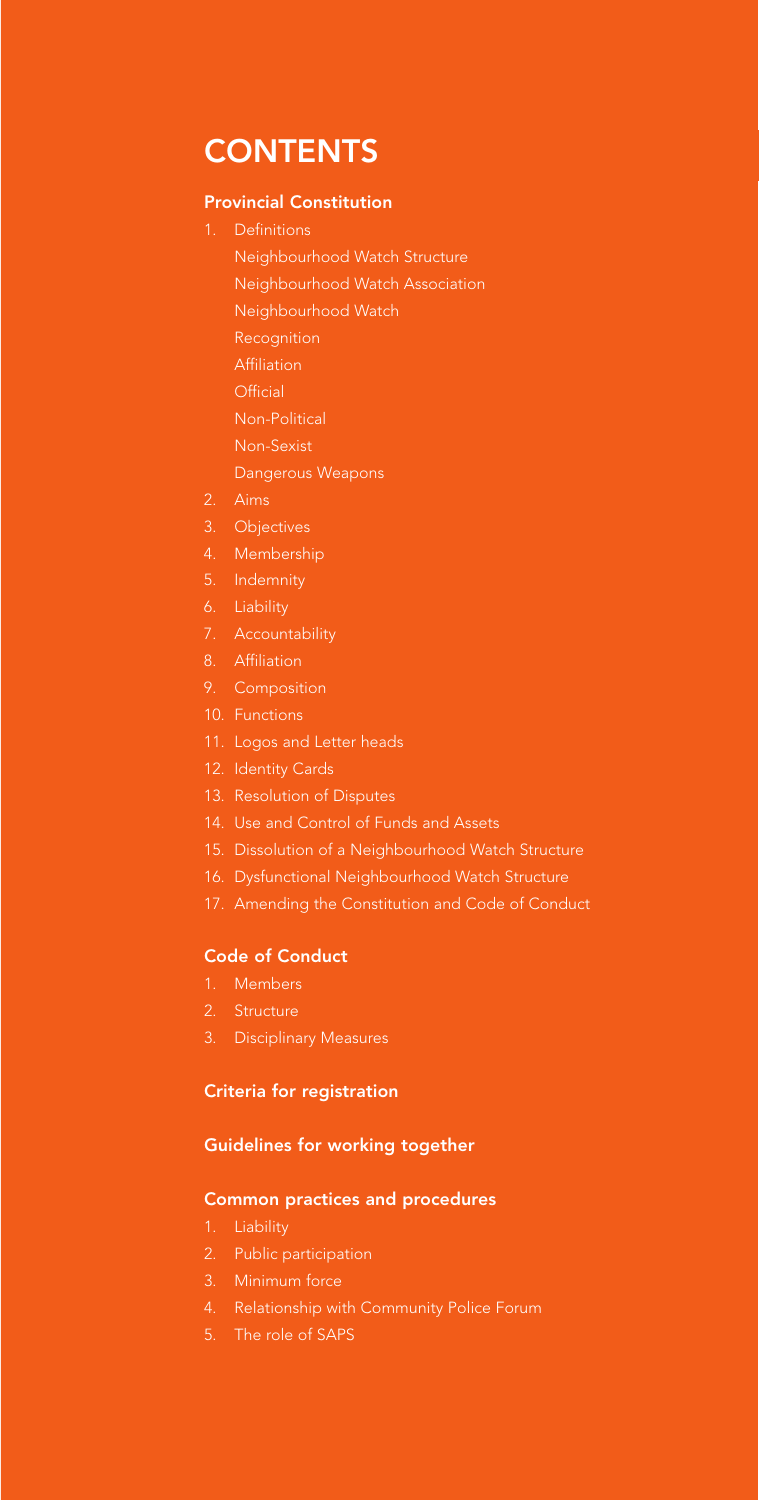# Western Cape Provincial Constitution and Code of Conduct for Neighbourhood Watch Structures

## 1. Definitions

- E "Neighbourhood watch structure": An all encompassing phrase and shall including individual neighbourhood watches as well as neighbourhood watch associations and other structures such as street committees, street watches, block watches, farm watches, business watches, flat watches and any neighbourhood watching activity deemed to be related to the definition.
- E "Neighbourhood watch associations": A structure, consisting of a group of neighbourhood watches or such structures as referred to above.
- E "Neighbourhood watch": A group of individuals resident in the area or businesses wherein the neighbourhood watch activity is being conducted.
- $\blacktriangleright$  "Recognition": The process that precedes recognition whereby the details of a neighbourhood watch structure, being
	- the names and contact details of the committee members,
	- its membership,
	- its constitution,
	- its code of conduct and
	- audited financial statements

shall be recorded with the local Community Police Forum and the local South African Police Services. In cases where the Community Police Forum is not in existence or is not active, this will be done by the South African Police Services.

- E "Affiliation to local Community Police Forum": The official representation of the neighbourhood watch structure in the area. In the absence of a community police forum such official representation will be through the local station commissioner of the South African Police Services.
- **F** "Official": This implies that a structure has been registered and is recognised accordingly.
- $\triangleright$  "Non political": Implies that the neighbourhood watch structure should not be affiliated to any political organization, and also must not do any work or give the perception of being politically aligned with any political organization.
- $\triangleright$  "Non sexist": This implies that the neighbourhood watch structure must not discriminate on the grounds of sex, gender or sexual orientation.
- "Dangerous Weapons": As defined by The Dangerous Weapon Act No 71 of 1968, … "any object, other than a firearm, which is likely to cause serious bodily injury if it were used to commit an assault."

### 2. Aims

- $\blacktriangleright$  To nurture a sense of unity, dedication and good neighbourly relations among the residents of the area.
- $\triangleright$  To serve as a watchdog for its community and the local police services, thereby assisting the local police services to safeguard its community against criminal activities and strive for a safe and secure environment.
- $\triangleright$  To provide a channel through which local communities can play a meaningful role in crime prevention.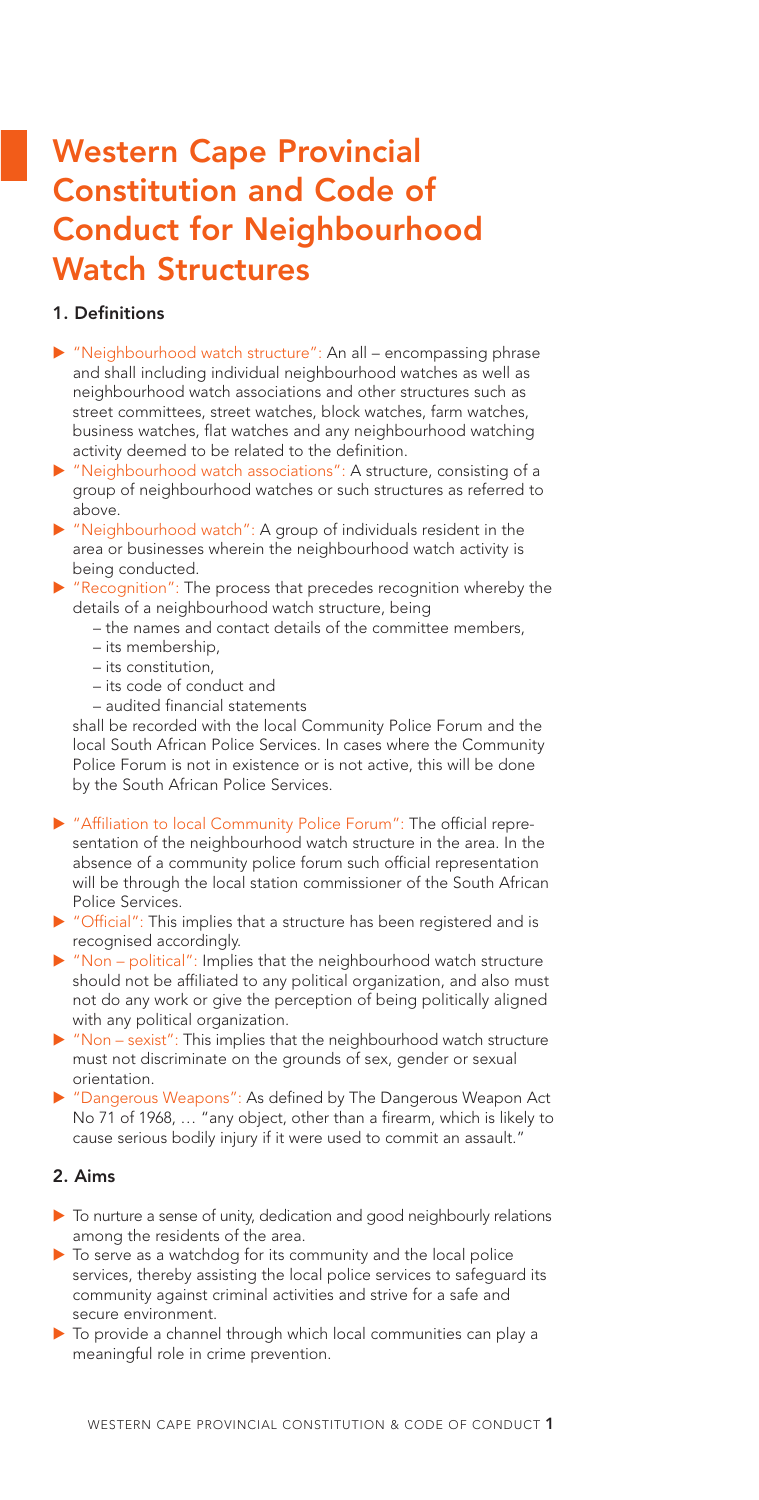# 3. Objectives

- $\blacktriangleright$  To create public awareness with regard to safety, crime prevention and protection of families and their property.
- $\blacktriangleright$  To encourage the community to work in close co-operation with the South African Police Services and other structures such as local authorities who are involved in law enforcement.
- $\blacktriangleright$  To ensure that the neighbourhood watches act within the framework of the law.
- $\blacktriangleright$  To unite a diverse residency in creating a stable and crime free environment.

## 4. Membership

- E Membership of the association is based upon the principles of non-racism, non – sexism, non-sectarianism and democracy.
- E Membership is open to all registered neighbourhood watches who comply and is subject to the criteria for recognition.
- E Membership is open to all irrespective of race, colour, religion, disability, age or sexual orientation subject to the criteria as set out by the relevant neighbourhood watch structure.
- E Membership is open to all who reside in the area of operation or have direct business or interest in the area subject to the criteria as set out by the residing neighbourhood watch.
- **E** Neighbourhood watch structures may determine their own membership fee. In the event where such a fee is applicable, payment will not be enforced in any way, neither shall the neighbourhood watch affiliation depend on such a fee payable. The payment of such a fee shall remain voluntary at all times.
- A membership register will be kept by neighbourhood watch structures and updated annually. The register must contain the name, address, identity number and telephone details of the members. The register must also contain the indemnity forms signed by the members.

### 5. Indemnity

- A neighbourhood watch structure is not a legal person and functions within the guidelines as provided and set out in the Western Cape Provincial Constitution and Code of conduct for Neighbourhood Watch structures.
- An acknowledgement to this effect will be signed by all neighbourhood watches and associations and its members clearly indemnifying the neighbourhood watch structure.
- This acknowledgement must clearly state that a neighbourhood watch structure is a voluntary association.
- $\blacktriangleright$  The same acknowledgement must be completed by all neighbourhood watch and or associations before joining a neighbourhood watch structure.

### 6. Liability

- A neighbourhood watch structure is not a legal person and as such does not have powers of whatsoever the nature might be in law to act or to be acted upon.
- All individual members and any neighbourhood watch affiliated to the neighbourhood watch structure act in their own capacity, as individuals and liability will be in that capacity.
- $\triangleright$  The neighbourhood watch structures will not be responsible for civil and or criminal actions or omissions that are perpetrated by a member of a neighbourhood watch structure, nor responsible for civil and or criminal actions or omissions against its members.
- All and any criminal and civil actions that are instituted against a member of the neighbourhood watch structure will be against the member concerned and not the neighbourhood watch structure.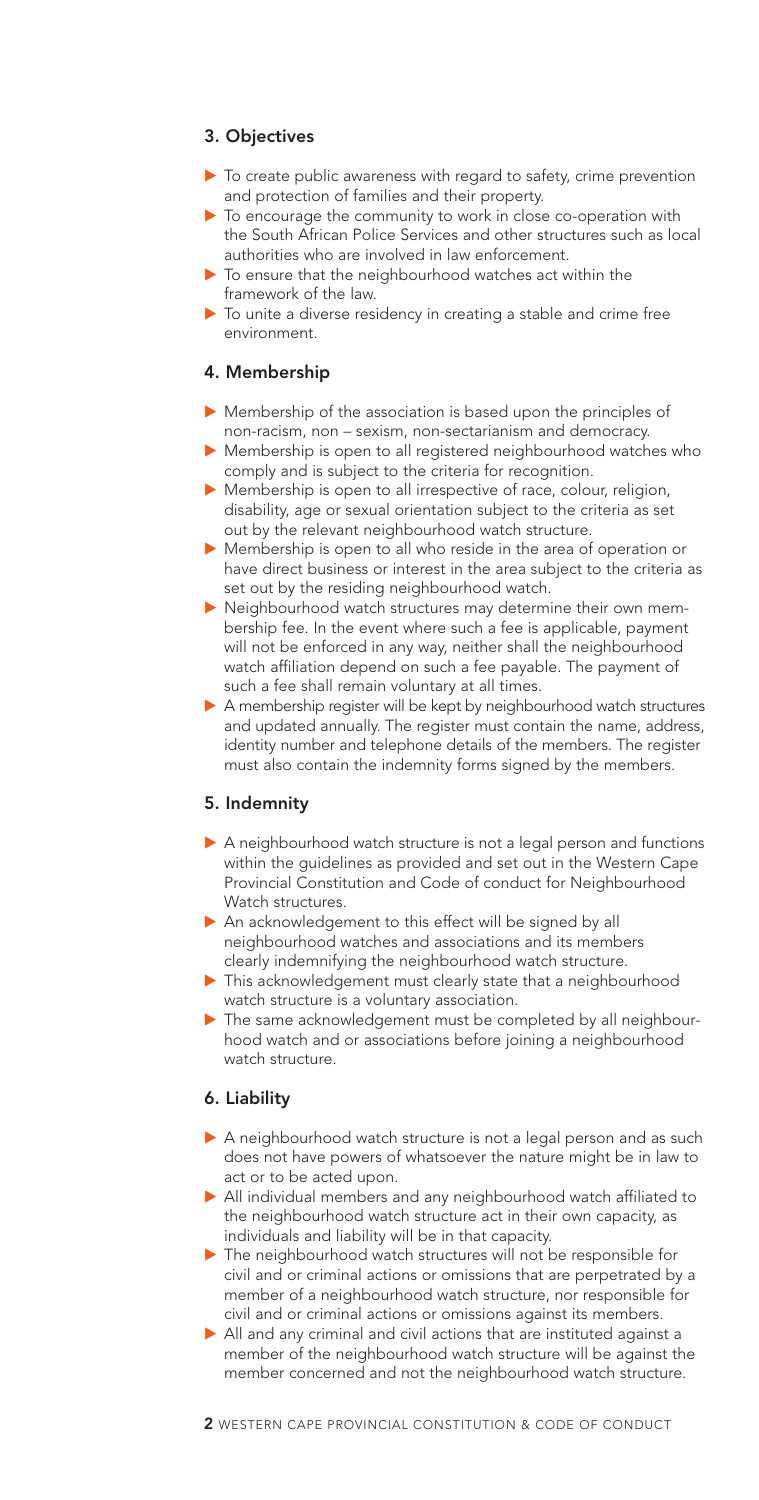## 7. Accountability

- The neighbourhood watch structure will be accountable to the South African Police Service in the first instance.
- $\triangleright$  By virtue of its registration with local community police forum the neighbourhood watch structure will be accountable to the local Community Police Forum.
- $\blacktriangleright$  In the absence of such a community police forum, the neighbourhood watch structure will be accountable to the Area Community Police Board.
- E Should the local Community Police Forum or the Area Community Police Board be found to be dysfunctional the neighbourhood watch structure will be accountable to the Provincial Community Police Board.
- The Provincial Constitution and Code of conduct for neighbourhood watch structures will be binding on all neighbourhood watch structures in so far as it is not in conflict with the Constitution of the Republic of South Africa and the Bill of Rights.

### 8. Affiliation

All neighbourhood watch structures must be affiliated to the local Community Police Forum in order to be recognised by the local South African Police Services in the area.

### 9. Composition

The neighbourhood watch structures will consist of individual households and businesses in clearly demarcated and agreed upon areas, streets, sections, flats, farms, wards or zones of the area.

# 10. Functions

- ▶ The neighbourhood watch must assist the South African Police Services in crime prevention in their areas.
- $\blacktriangleright$  The neighbourhood watch structure will adopt and support the social crime prevention strategy of the police.
- E The neighbourhood watch structures must operate within the framework of the law.
- The neighbourhood watch members will have powers, similar to that of any other citizen, to perform a citizen's arrest.
- $\blacktriangleright$  In performing a citizen's arrest, the requirements set out in the Criminal Procedure Act No. 51 of 1977 (see annexure) will be adhered to and complied with at all times and under all circumstances.
- The neighbourhood watch structures must at all times strive to work in partnership with the Community Police Forum that operates in the area.
- $\blacktriangleright$  The neighbourhood watch structure will be responsible for initiating and implementing crime prevention projects in consultation with the local Community Police Forum.

# 11. Logos and Letterheads

- A neighbourhood watch structure may design and use its own logo, and a letterhead complementing its stated aims and objectives. Such a design shall not be found to be offensive, insulting, demeaning and annoying to the public. Such design will not bring the Community Police Forum and the South African Police Services into disrepute.
- $\triangleright$  The neighbourhood watch structure should not use the same logo or a letterhead similar to that of the South African Police Services.
- The neighbourhood watch structure may use the logo and letterhead of the local Community Police Forum after obtaining written consent of the executive committee of the local Community Police Forum.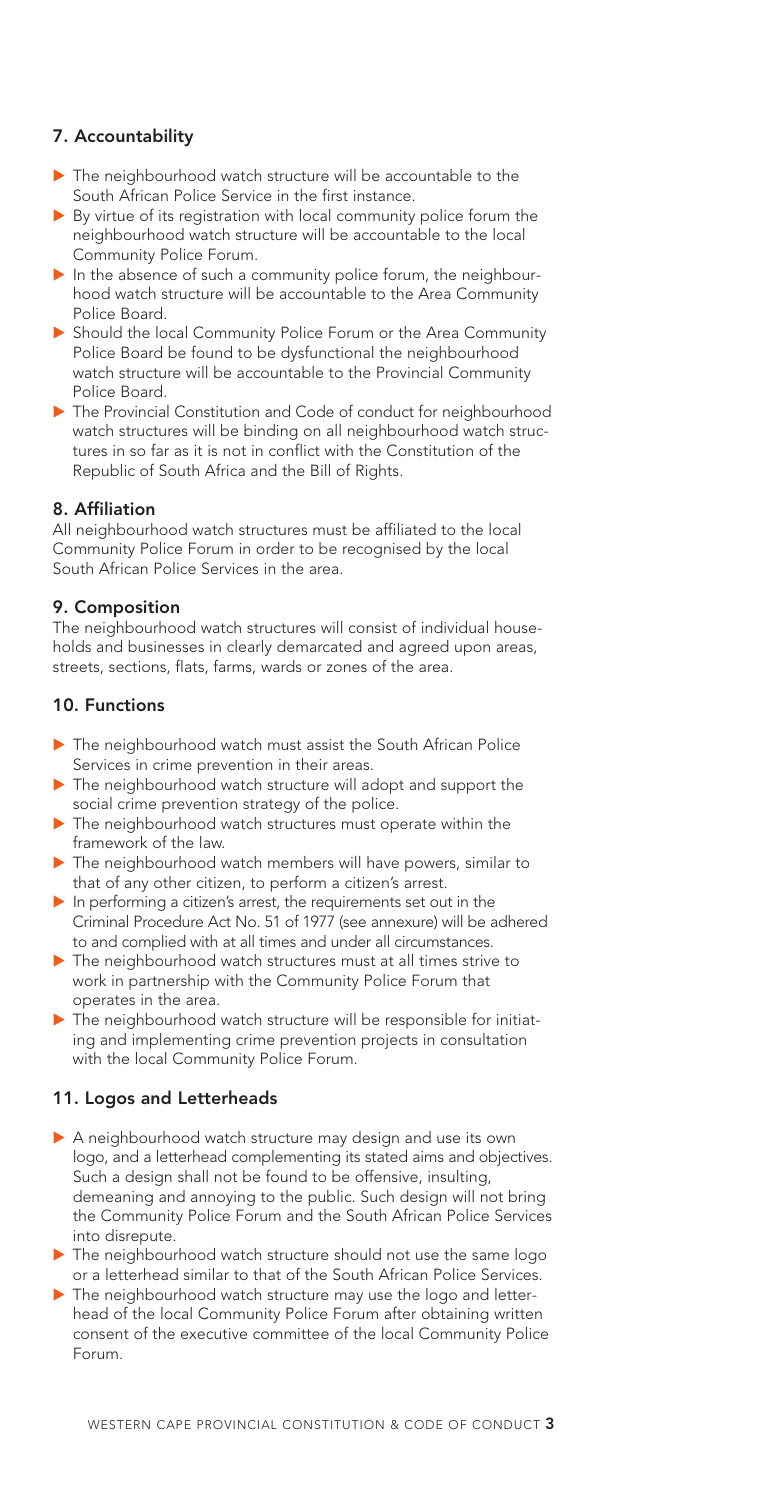# 12. Identity Cards

- All members of a neighbourhood watch structures will have identity cards.
- $\blacktriangleright$  The identity cards of members must not be similar to that used by members of the South African Police Services.
- $\blacktriangleright$  The identity cards of members must contain the most recent photograph of the member, his or her full names, identity number and the holder's legible signature.
- $\triangleright$  To validate such a card it shall reflect the full name of the resident South African Police Station and the signature of the South African Police Services local station commissioner.
- The structure will ensure that all identity cards are validated annually.

### 13. Resolution of Disputes

- If any dispute arises, the local Community Police Forum must attempt to resolve it.
- E Should it be found that the local Community Police Forum can not resolve the dispute, it will be referred to the Area Community Police Board.
- **Failure to resolve a dispute will lead to it being taken to the** Provincial Community Police Board, whose decision shall be final and binding.

### 14. Use and Control of Funds and Assets

- $\blacktriangleright$  The neighbourhood watch structure will remain a non profitmaking organisation.
- $\blacktriangleright$  The neighbourhood watch structure will keep proper accounting records that accurately reflect all its income and expenditure, assets and liabilities. The neighbourhood watch structure will have its financial accounts reviewed annually and where possible have them audited.
- $\blacktriangleright$  The neighbourhood watch structure will be permitted to hold fund-raising campaigns for the purposes of furthering its stated aims and objectives.
- Funds acquired from other sources will be controlled and administered by the neighbourhood watch structure concerned.
- A decision to embark on such campaigns must be reached in consultation with the local Community Police Forum and the South African Police Services.
- All government funding must be controlled by the local Community Police Forum and the South African Police Services.
- $\blacktriangleright$  If the annual income of a neighbourhood watch exceeds R500, the structure will ensure that all funds be deposited in a registered neighbourhood watch structure's bank account, with a banking institution registered and recognized by the South African Merchant Bank Act No 90 of 1994.
- **Fig.** The neighbourhood watch structures will ensure that a person or a member of the structure will be appointed as a custodian of the equipment. The prime function of this portfolio will be upon handing over in the event of dysfunctionality / changing of office / changing of portfolios; a fully completed inventory signed by the trustee will be filed by the chairperson of the neighbourhood watch.

### 15. Dissolution of a neighbourhood watch structure.

- $\triangleright$  A neighbourhood watch structure may be dissolved by a majority vote of a duly constituted meeting. This meeting may take place under the chairperson of the local Community Police Forum or an independent person.
- Reference to the mandate will be made and duly recorded.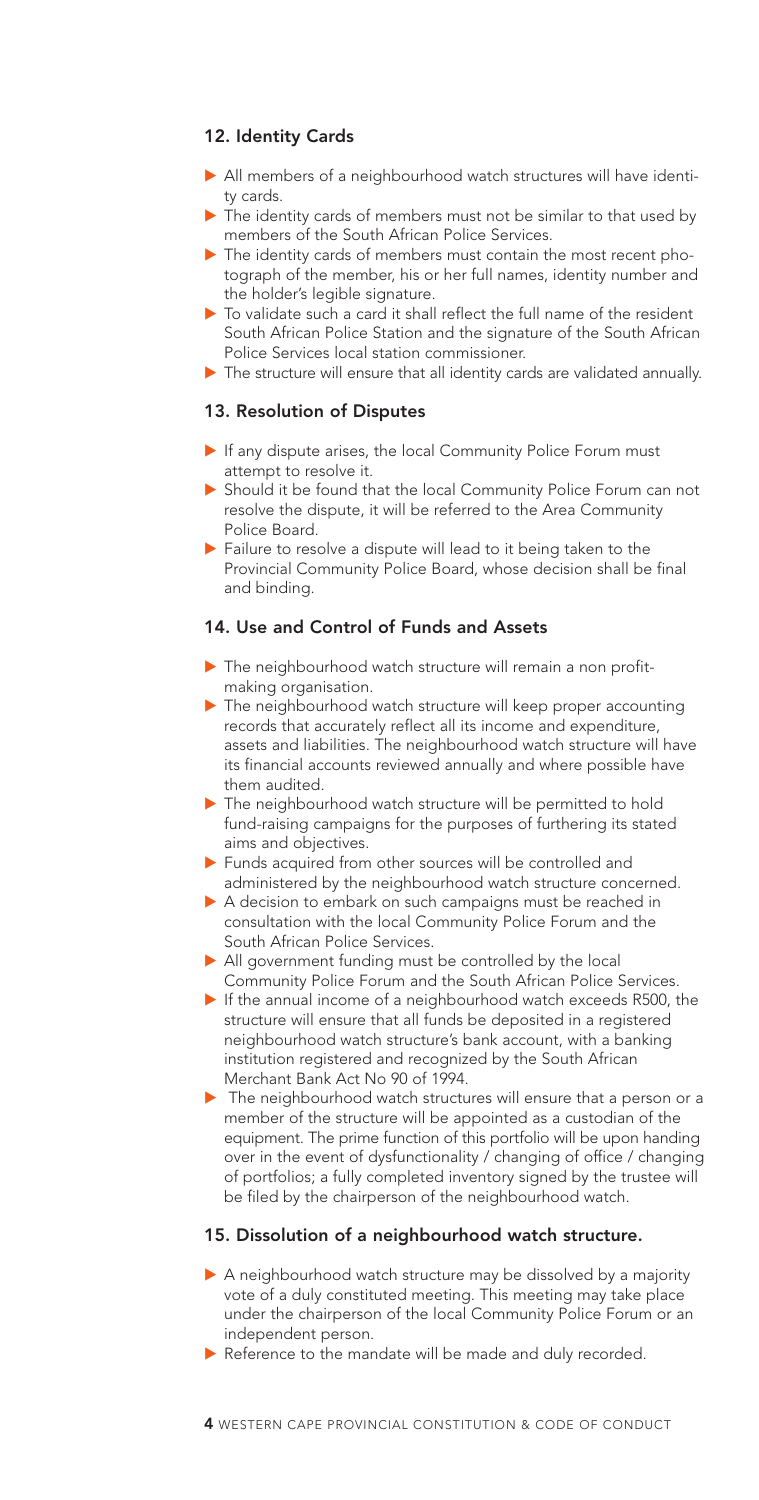- The neighbourhood watch will invite the local Community Police Forum, the local Station Commissioner of the South African Police Service and a representative from the Department of Community Safety to be present at the meeting.
- ▶ Subiect to the above, the local Community Police Forum will become the custodian of all assets, funds and documentation pertaining to the neighbourhood watch structures.
- The local Community Police Forum will immediately cancel the mandate as recorded that the neighbourhood watch structure holds with the banking institution.
- De Upon complying with clause (e), the local Community Police Forum will with immediate effect appoint members from its executive as signatories to the banking account/s.
- The local community Police Forum will hold all funds and assets in trust until such time that the community organizes itself again in a neighbourhood watch.
- In the interim the local Community Police Forum will sustain any and all current project/s and attend to the administration of the dissolved neighbourhood watch structure including the payments to creditors, if any.
- $\blacktriangleright$  If after the agreed time period for restructuring of the neighbourhood watch structure and all efforts to this effect have failed, the local Community Police Forum may donate the assets of the dissolved neighbourhood watch structure to an organization which shall include a neighbourhood watch with similar aims and objectives as that of the dissolved neighbourhood watch structure.

## 16. Dysfunctional neighbourhood watch structure.

- A neighbourhood watch may be declared dysfunctional by consensus reached with the neighbourhood watch structure, the local Community Police Forum, the local station commissioner of the South African Police Services and a representative of the Department of Community Safety.
- $\triangleright$  Subject to the above all interest will vest in the Local Community Police forum who take control of all and any projects pending and engaged upon by the neighbourhood watch. The local Community Police Forum will administer the funds and cover all creditors if any.
- $\blacktriangleright$  The neighbourhood watch structure, together with the local Community Police Forum will employ every effort to re-establish a neighbourhood watch or any organisation with similar objectives that can be recognized by the local Community Police Forum.

## 17. Amending the constitution and code of conduct.

The Minister of Community Safety in the Western Cape may and will amend the constitution and code of conduct by means of appointing a committee consisting of representatives from the Department of Community Safety, the South African Police Service – Western Cape, the Provincial Community Police Board, the Neighbourhood Watch Structure, and any person he/she may so deem fit.

# Code of Conduct

#### 1. Members

- In This code of conduct and the constitution is binding on all neighbourhood watch structures and members.
- The neighbourhood watch structure and its members must at all times act in a non-violent manner. No member may take the law into his or her own hands irrespective of circumstances.
- E No member of a neighbourhood watch structure will display racism, sexism or any other form of discrimination towards any member and any other person.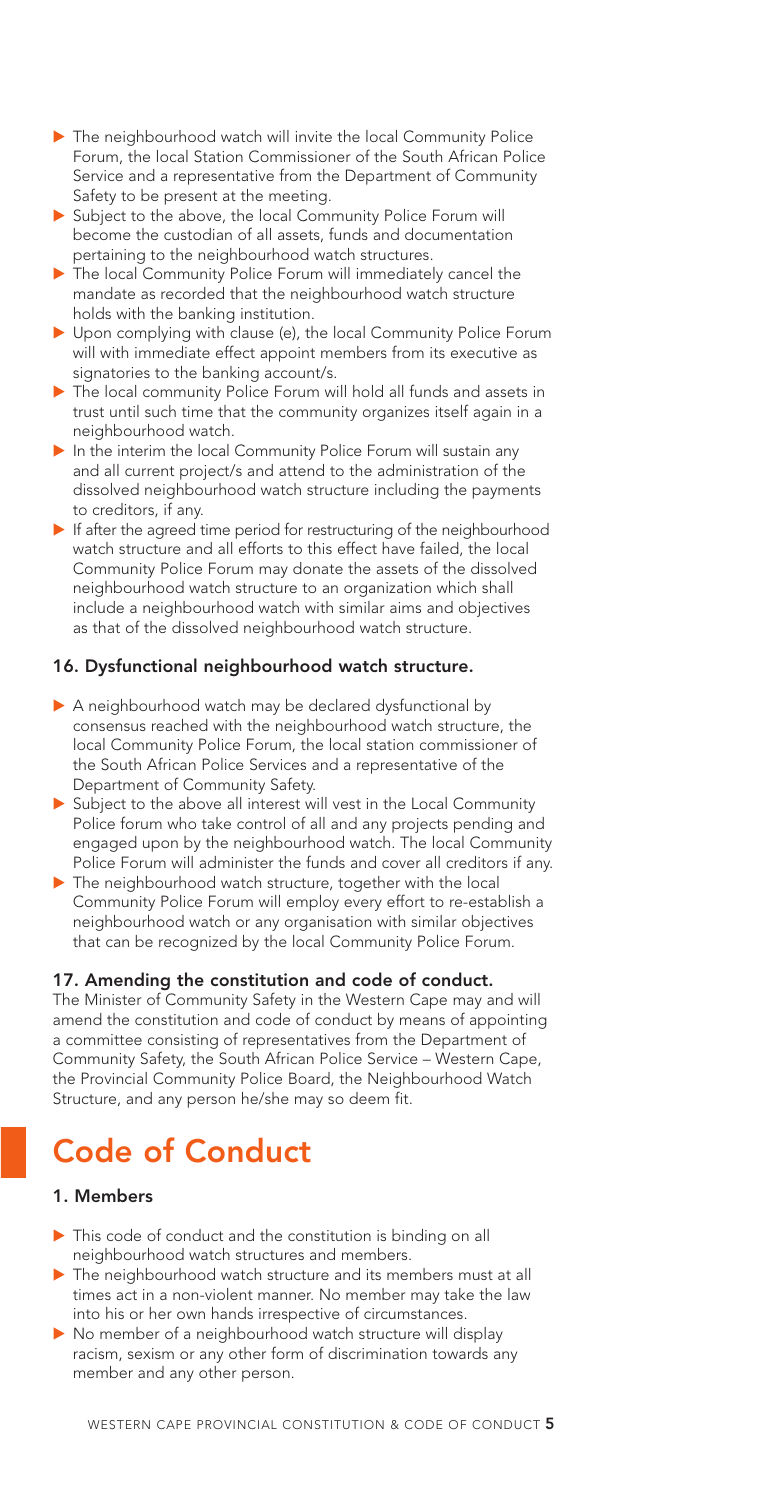- The neighbourhood watch structure will not allow any member to carry any weapon/s perceived to be dangerous that could inflict serious bodily and or damage to property; this includes dangerous weapons as defined by law when patrolling. Only weapons for the sole purpose of self defense as approved by the Provincial Commissioner, South African Police Services – Western Cape may be used.
- The neighbourhood watch structure will ensure that all neighbourhood watch members with firearms declare these to the local South African Police Services or the office of the neighbourhood watch as appointed by the resident station commissioner of the South African Police Services.
- E Should a member be found guilty of a criminal offence, the neighbourhood watch structure must respect the decision of the courts and immediately institute disciplinary measures as defined. The neighbourhood watch structure will issue a public statement regarding its action.
- **EXECUTE:** Members may not divulge any confidential or privileged information that they may have acquired as a result of their membership of the neighbourhood watch structure.
- $\blacktriangleright$  The neighbourhood watch structure and its executive committee will mandate a member to address, and or make public statements, and or make public announcements, in matters pertaining to the neighbourhood watch structure.
- E Members found to be making public statements and or addressing the media without the explicit authority duly mandating the member to act for and on behalf of the neighbourhood watch structure will be found guilty of a serious offence, resulting in the immediate suspension of the member pending expulsion subject to the merits of the matter. The neighbourhood watch structure will with immediate effect rectify the matter and make a public statement in this regard.
- No member may accept any payment, commission or gratuity in connection with his or her membership of the neighbourhood watch structure, except after being duly authorized to do so by the neighbourhood watch structure.
- $\blacktriangleright$  Not withstanding the above, should any payment, commission, or gratuity be offered to a neighbourhood watch, its executive committee will act in the best interest of the neighbourhood watch. The neighbourhood watch accepting the offer will with immediate effect and in writing advise that neighbourhood watch structure of its decision and or actions in this regard.
- $\triangleright$  No member may exploit its membership of the neighbourhood watch structure to its own personal advantage or benefit.
- E Members must at all times act in a manner that will uphold and promote the aims and objective of the neighbourhood watch structure as highlighted by the neighbourhood watch structure's constitution and code of conduct.

### 2. Structure

- $\blacktriangleright$  The neighbourhood watch structure will be a non-profit making organisation.
- The neighbourhood watch structure must be non-politically aligned and should not participate or engage or support or secure the premises where any political activity is being conducted. However should the neighbourhood watch structure be requested to promote a safe environment its acceptance must be performed within the framework of the law and as contained herein. A public and official statement must be made at the meeting and or gathering in regard to the statutes of the neighbourhood watch concerned.
- The neighbourhood watch structure and its members must operate in partnership with the South African Police Services, and within the framework of the law.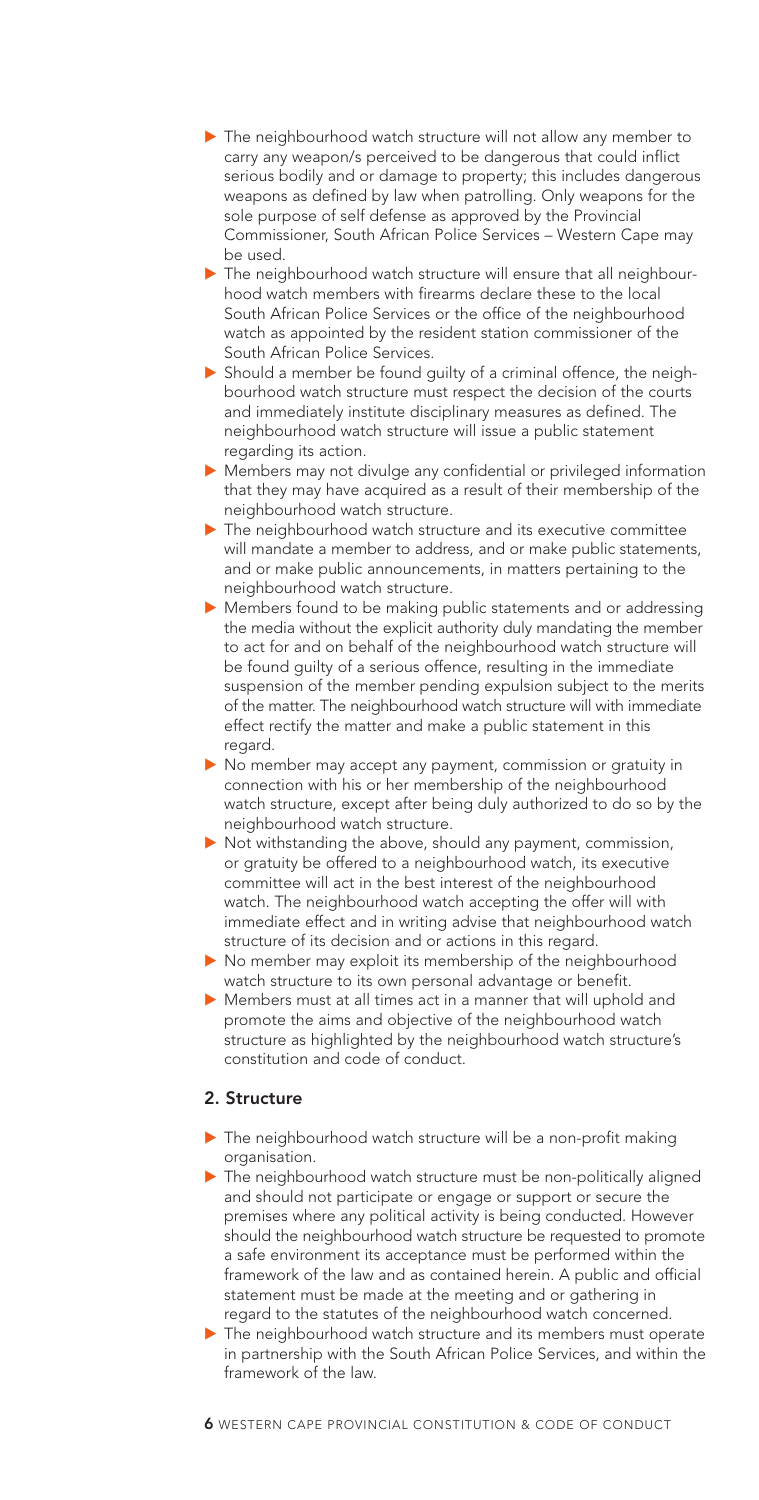- **B** Should a neighbourhood watch structure choose to do patrols, only minimum force, as described in the Criminal Procedure Act No. 51 of 1977 may be used to secure the arrest of the perpetrator of an offence and no intimidation in whatever form may be used in the communities where such patrols will be taking place.
- $\blacktriangleright$  If any such patrols are to take place, the local South African Police Services must be informed and the South African Police Services officer or reservists, wherever possible, must support such neighbourhood watch patrols.
- $\blacktriangleright$  The neighbourhood watch structure must by means of registration ensure that no person under the age of 18 years participates in neighbourhood watch patrol/s.
- The neighbourhood watch structure will appropriately penalize a member of a neighbourhood watch structure if such member is found guilty of misconduct or has brought the good name of the association into disrepute, depending on the merits of the case.
- $\blacktriangleright$  Where there is a conflict between a neighbourhood watch structure's code of conduct and constitution and the Western Cape Provincial Constitution and Code of Conduct for Neighbourhood Watch Structures, the latter shall be decisive.
- All neighbourhood watch structures will be required to sign a pledge endorsing the Western Cape Provincial Constitution and Code of Conduct for Neighbourhood Watch Structures.
- $\blacktriangleright$  The neighbourhood watch structures and its members is not a substitute for the South African Police Services.

#### 3. Disciplinary Measures

All disciplinary measures will entail

- $\blacktriangleright$  Reprimand
- $\blacktriangleright$  Suspension
- $\blacktriangleright$  Expulsion subject to investigation

In the event of any complaint being lodged against a member of a neighbourhood watch, the neighbourhood watch concerned, may propose to reprimand, suspend, or expel the member, subject to an investigation and to deal with the matter at its earliest convenience and advise the complainant of its action. Furthermore the neighbourhood watch will with immediate effect advise the neighbourhood watch structure of its decision and the action taken.

# Criteria for the Registration

- A neighbourhood watch structure must make an application to register with the local Community Police Forum to secure official recognition.
- $\blacktriangleright$  The application for registration must be made in writing and the executive committee or co-coordinating committee of the neighbourhood watch structure that seeks registration must appear physically before the local Community Police Forum in the area.

 $\blacktriangleright$  The neighbourhood watch structure seeking registration must provide the Community Police Forum with the following;

- The constitution and the code of conduct of the neighbourhood watch structure.
- The area and boundaries where the neighbourhood watch structure operates.
- The names and addresses of the members of the neighbourhood watch structure.
- The names and addresses of all executive committee members of the neighbourhood watch structure.
- Subject to the consideration of the application for registration of the neighbourhood watch structure, the Community Police Forum will ensure that the application for registration of a neighbourhood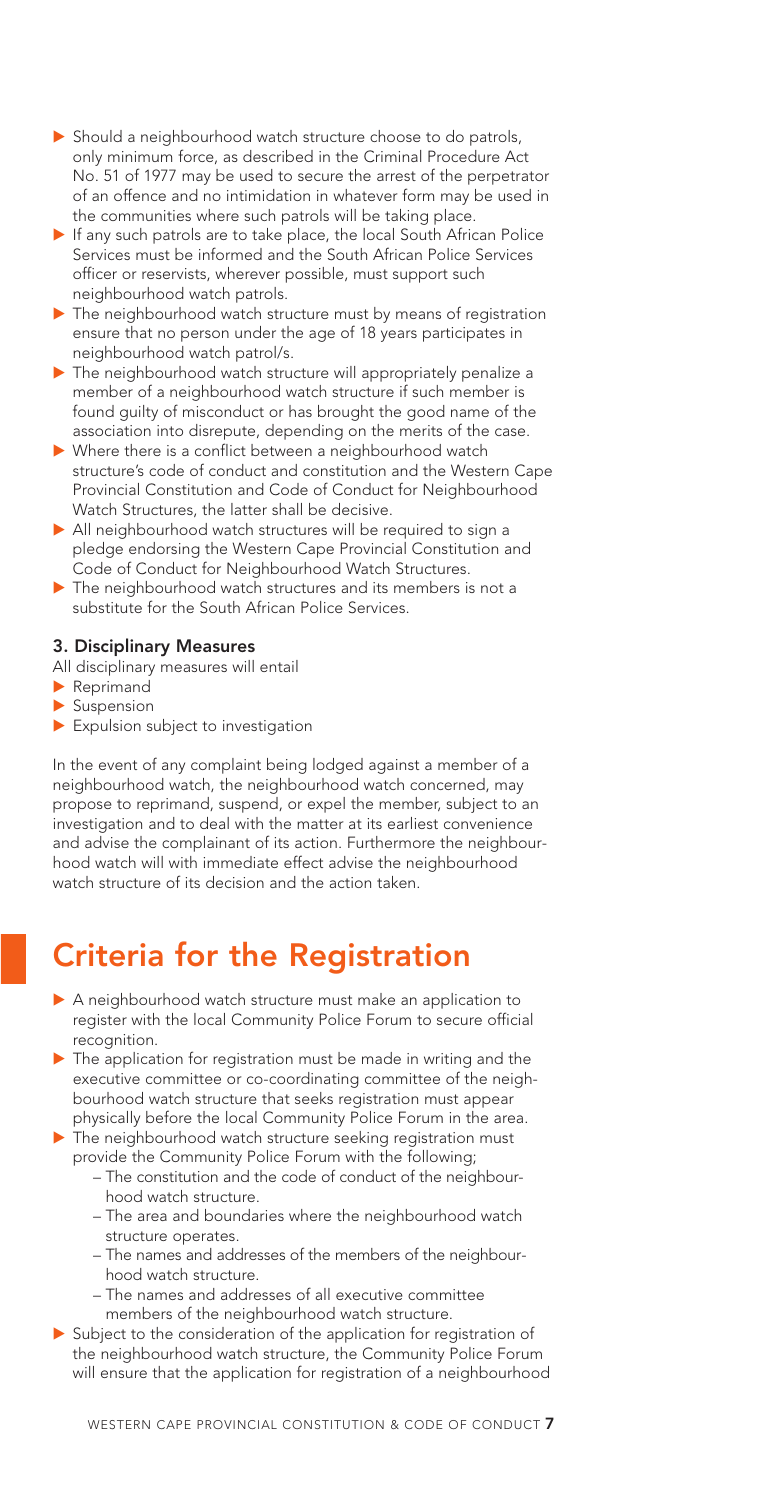watch structure is not in conflict with that of the Western Cape Provincial Constitution and Code of Conduct for Neighbourhood Watch Structures as contained herein.

E Where a conflict may exist Western Cape Provincial Constitution and Code of Conduct for Neighbourhood Watch Structures will be decisive and the community police forum will assist the neighbourhood watch structure to rectify the matter.

# Guidlines for Working Together

- The South African Police Services will, wherever possible, provide members, reservists, or assist to arrange for members from other law enforcement agencies to supervise neighbourhood watches when patrols are undertaken.
- The Department of Community Safety will decide on approval of all project-funding applications for a registered neighbourhood watches that are submitted by a registered Community Police Forum.
- Reighbourhood watch structures will assist the South African Police Services in the identification of potential police reservists.
- The neighbourhood structure, its members, and the South African Police Services must share information on matters pertaining to crime prevention and the apprehension of criminals.
- ▶ The South African Police Services and the Community Police Forum must assist each other in the publicity campaign for the local neighbourhood watch structure.

# Common Practices and Procedures

#### 1. Liability

- $\blacktriangleright$  The neighbourhood watch structure cannot be held responsible for the action of a member; however a member may request the neighbourhood watch structure to assist by obtaining some form of legal assistance and or legal aid.
- A neighbourhood watch structure may negotiate insurance cover for its members. The neighbourhood watch structure will have the responsibility to raise the necessary funds and pay for the insurance cover.

#### 2. Public Participation

The neighbourhood watch structure must have regular public meetings to keep the local community informed of all its activities.

#### 3. Minimum force

Attention is drawn to the Criminal Procedure Act NO 51 of 1977 (section 49 (1):

"A person so authorized may, in order to effect the arrest, use such force as may in the circumstances be reasonably necessary to overcome the resistance or to prevent the person concerned from fleeing."

#### 4. Relationship with the Community Police Forum

The Neighbourhood Watch Structure will support all activities of the local Community Police Forum.

#### 5. The role of SAPS

- $\triangleright$  The officer responsible for social crime prevention will accept the responsibility to encourage local communities to organize themselves in neighbourhood watch structures and or organizations.
- The South African Police Services will provide all possible assistance to the neighbourhood watch structure to ensure its smooth running within the legal and budgetary constrains on it.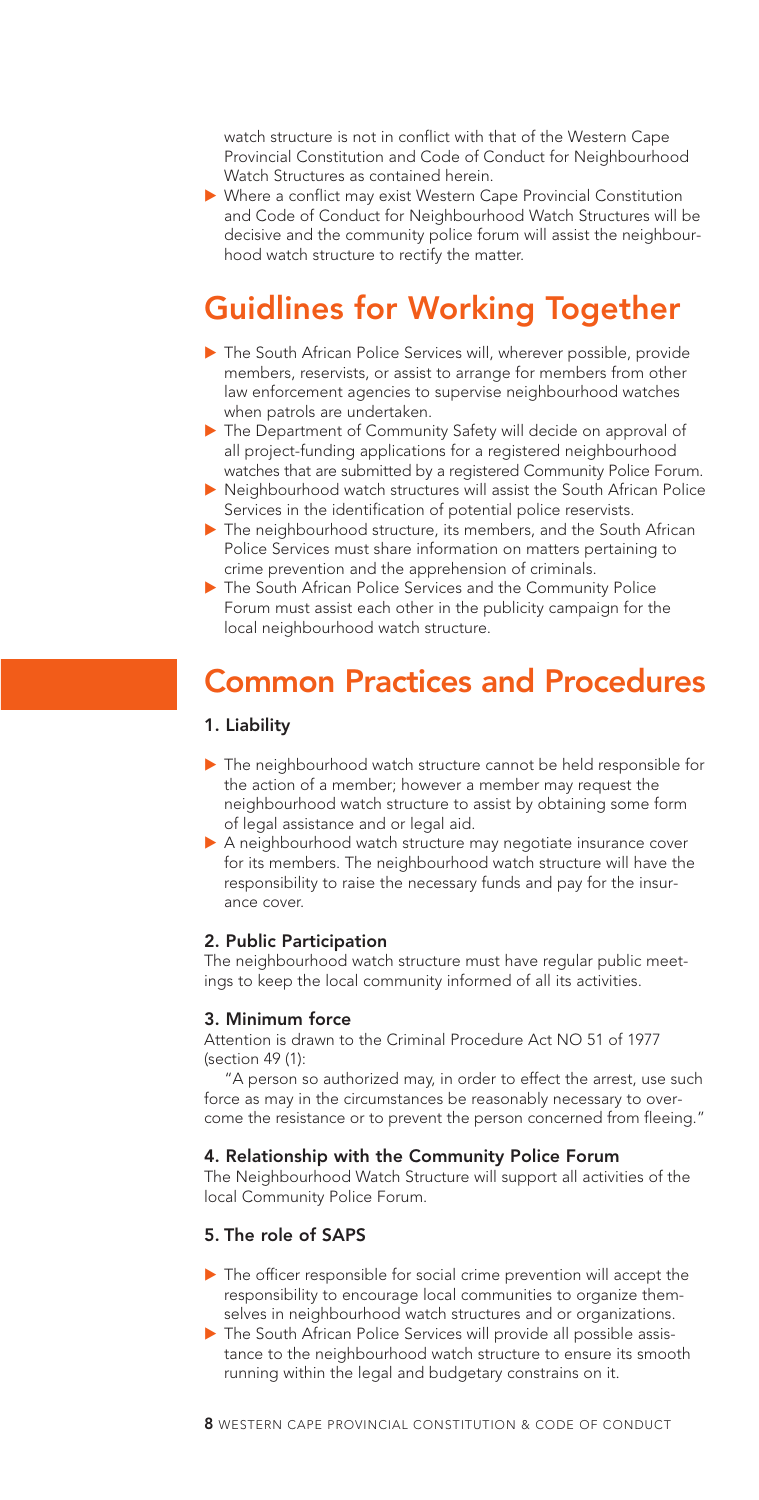# Acknowledgement

The Department Community Safety Western Cape would like to acknowledge the contributions of the Provincial Committee elected to amend the Constitution of the Provincial Constitution and Code of Conduct of the Neighbourhood Watch structures. The members are :

- 1. Mr John Cloete Dept of Community Safety
- 2. Mr Ashwell Francis CPF (West Metropole)
- 3. Ms Nomafu Mpotulo Neighbourhood Watch (East Metropole)
- 
- 5. Col. Hennie Schreuder CPF (Boland)
- 6. Mr Louis Swigelaar Neighbourhood Watch ( West Metropole)
- 7. Ms Wilme van Schalkwyk CPF (East Metropole)